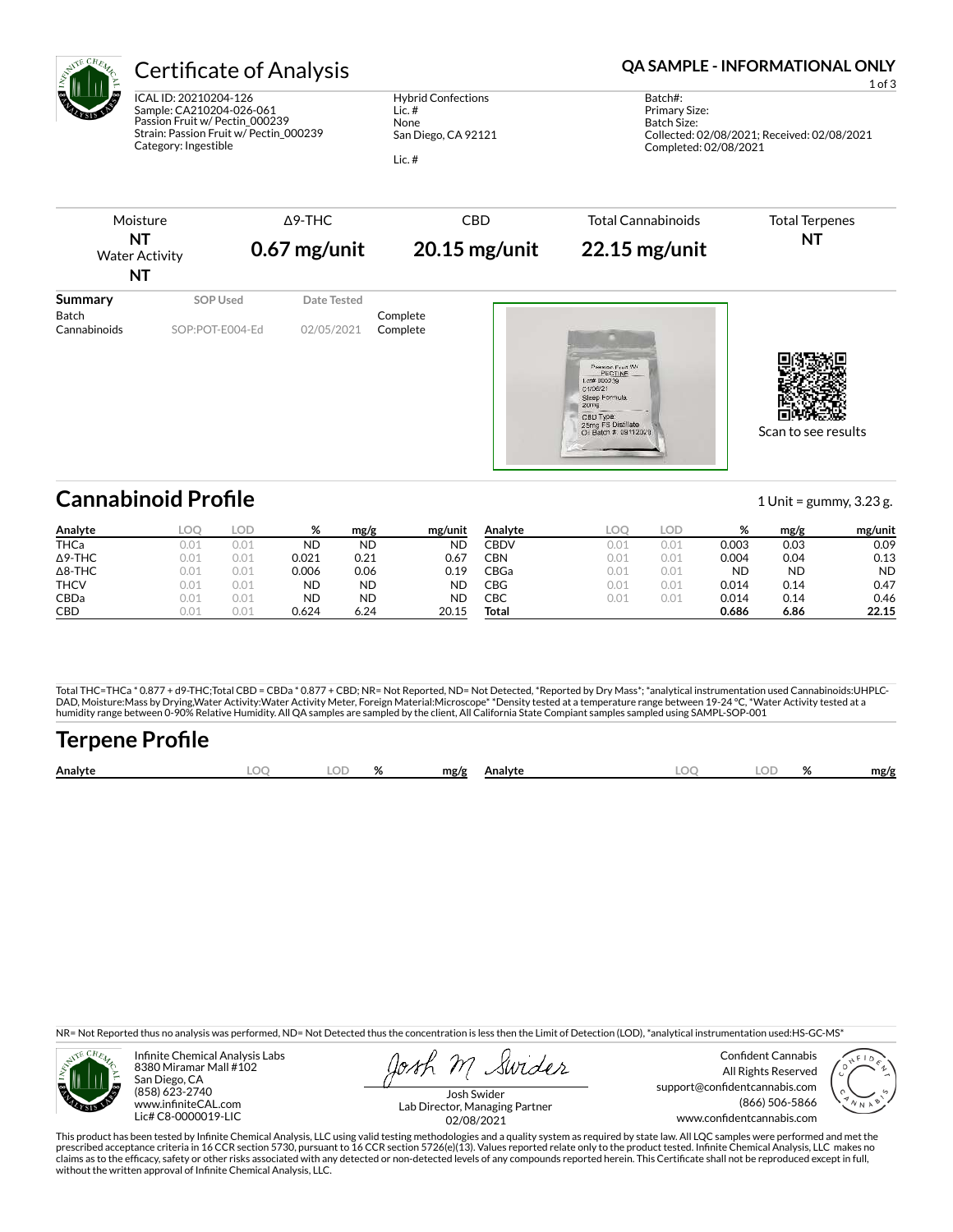| $\varepsilon_{l_i}$ |
|---------------------|
|---------------------|

ICAL ID: 20210204-126 Sample: CA210204-026-061 Passion Fruit w/ Pectin\_000239 Strain: Passion Fruit w/ Pectin\_000239 Category: Ingestible

Hybrid Confections Lic. # None San Diego, CA 92121 Lic. #

Certificate of Analysis **Certificate of Analysis QA SAMPLE - INFORMATIONAL ONLY** 

2 of 3

Batch#: Primary Size: Batch Size: Collected: 02/08/2021; Received: 02/08/2021 Completed: 02/08/2021

### **Residual Solvent Analysis**

|  | Category 1 | $\sim$<br><u>.</u> | -UL | Limit | Status | Category | OO | LOD | Limit | <b>Status</b> | Category 2 | nn<br>$\sim$ | LOD | .imi | Status |
|--|------------|--------------------|-----|-------|--------|----------|----|-----|-------|---------------|------------|--------------|-----|------|--------|
|--|------------|--------------------|-----|-------|--------|----------|----|-----|-------|---------------|------------|--------------|-----|------|--------|

NR= Not Reported thus no analysis was performed, ND= Not Detected thus the concentration is less then the Limit of Detection (LOD) ,\*analytical instrumentation used=HS-GC-MS\*

### **Heavy Metal Screening**

| $\sim$ $\sim$ $\sim$<br>∼ | <b>LOD</b><br>$\sim$<br>$\sim$ | Limit | Status |
|---------------------------|--------------------------------|-------|--------|
|                           |                                |       |        |

NR= Not Reported thus no analysis was performed, ND= Not Detected thus the concentration is less then the Limit of Detection (LOD) , \*analytical instrumentation used:ICP-MS\*

### **Microbiological Screening**

| −∍uı⊾<br>. |  |
|------------|--|

ND=Not Detected; \*analytical instrumentation used:qPCR\*



Infinite Chemical Analysis Labs 8380 Miramar Mall #102 San Diego, CA (858) 623-2740 www.infiniteCAL.com Lic# C8-0000019-LIC

Josh M Swider

Confident Cannabis All Rights Reserved support@confidentcannabis.com (866) 506-5866 www.confidentcannabis.com



Josh Swider Lab Director, Managing Partner 02/08/2021

This product has been tested by Infinite Chemical Analysis, LLC using valid testing methodologies and a quality system as required by state law. All LQC samples were performed and met the<br>prescribed acceptance criteria in without the written approval of Infinite Chemical Analysis, LLC.